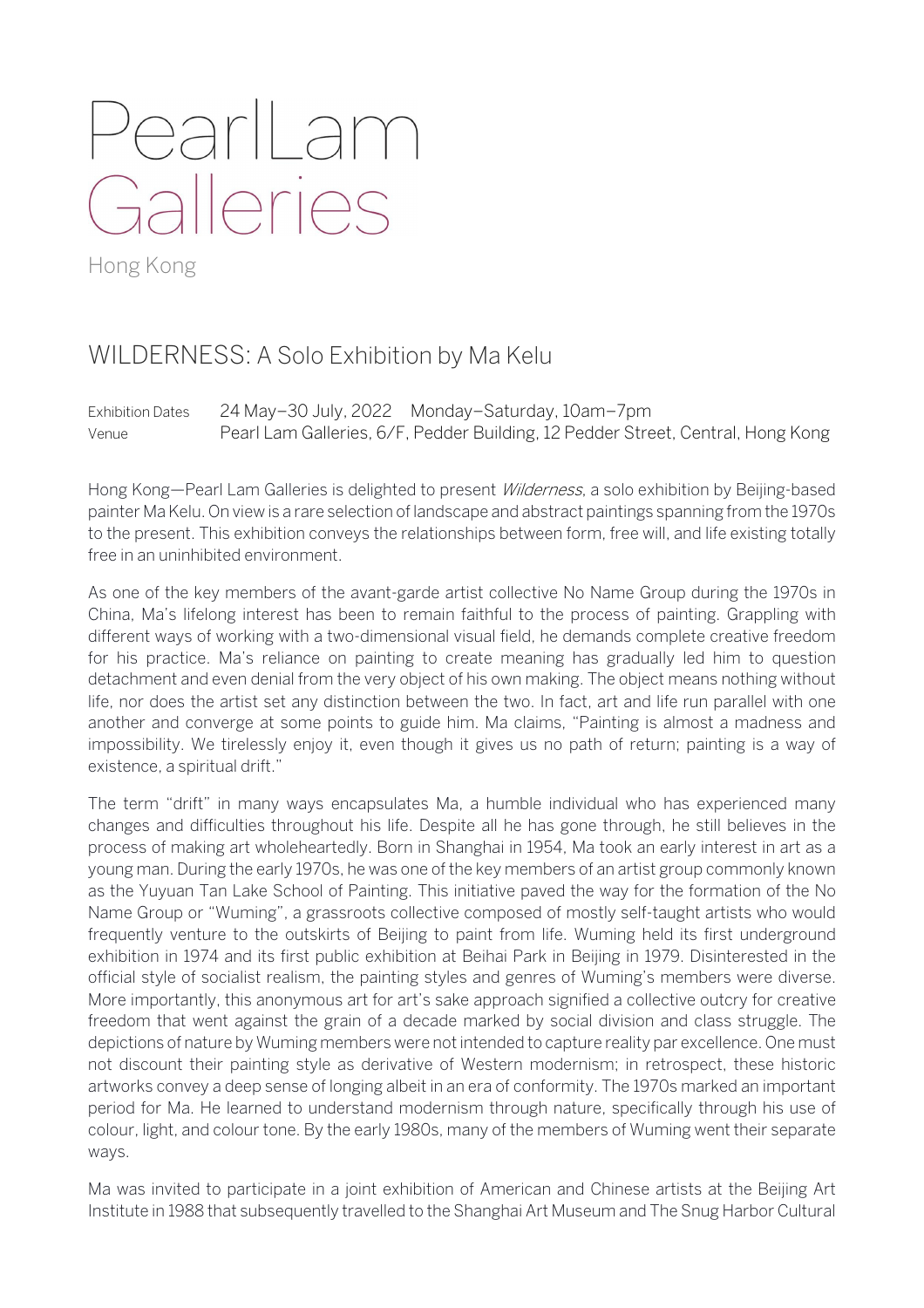Center in New York. He went to Europe in the same year and then to the United States, where he was awarded a residency at the reputable Skowhegan School of Painting and Sculpture in Maine. Following the footsteps of many Chinese artists of his generation, Ma settled down in New York. The influences from modernist figures like Jasper Johns, Mark Rothko, and Willem de Kooning were unavoidable. Ma was drawn to the writing of Ad Reinhardt, an American abstract painter, and his notion of non-art in particular. According to Reinhardt, the sole mission of modern art is to be aware of "art-as-art", its own process, own means, and reasons, which resonates with the original intent of Wuming. Ma also reaffirms himself as a modernist at heart when he says, "I don't want my art to be used for something else, except for the art itself."

With respect to Ma's search for purity in art, the intention behind *Wilderness* is to simulate a viewing condition of estrangement and to encourage a comparative formal reading of the artworks. On view are eight groups of paintings drawn from different periods and organized in chronological order to shed light on Ma's disciplinary approaches toward subject matters, surface treatments, and materials. For example, a representational landscape painting will be hung next to a non-figurative abstract painting.

The desolate landscape painting *Lake in Gray* (1974), depicted with subdued hues and without a trace of humans, is emblematic of the activities of the Wuming group. While still residing in Beijing, Ma reduced the impression of a landscape in *Autumn Lotus Pond* (1983) by limiting his palette to black and white hues. He also began to delve more deeply into the format of non-representational painting as shown in *White* (1985). During the early 1990s, Ma investigated the relevance of colour field painting as a breakaway from the abstract expressionist movement. Composition in Black No. 1(1991) is a diptych work on paper with a painterly quality that bears stylistic traits from Chinese ink painting. A bleak vertical line on the left-hand panel that complements a curved line on the right-hand panel is intended to question the frontality of the picture plane.

Bada Series No. 6 (1994) is named after Bada Sharen, a literati painter also known as Zhu Da from the Qing dynasty. What appears to be a traditional landscape painting is actually made with oil, mixed media, and encaustics. It was a conscious strategy on the artist's part to incorporate Chinese ink painting traditions to negotiate with the language of Western abstraction. Done in the same year, *Bada Series*  $No. 2(1994)$  is a large-scale monochromatic painting that maintains a good balance between achieving a coherent colour field with layers of brushwork behind its surface. This work reminds us of the lyrical abstraction by Brice Marden and his interest in spirituality in abstraction.

Autumn Breeze, Ripples and Willows (1975) and 1989 No. 6 (1989) present two distinct takes on Ma's memories of Beijing. The colour yellow in *Autumn* (1991) is directed at life and death, light and heaven. The Motorcycle Repair Shop on North 3rd Street (2000) is a painting from life, a practice that never quite left Ma and which provided a necessary connection with his immediate neighbourhood in Brooklyn.

Faced with an unfortunate family tragedy, Ma returned to Beijing in 2006 and pondered his next step forward. It was not until 2008 that he resumed painting. *Twilight* (2008) projects a white blank field-like illumination, consciously emptying out what is excessive from a painting. Ma says, "I will tell you what abstract art is in the wilderness. This painting of mine is about light, a kind of blinding light." Imprison (2015) is a statement of liberation, cutting ties from all kinds of constraints. Ma never takes his creative freedom for granted, although his thought process with art is often met with self-doubt and reservation.

Ma began his Ada series in 2016. It is another attempt for him to do away with familiar elements, as he uses a special image transfer method to suppress the traces of painting and to further embrace the incidental nature of painting. The artist continues with a paradoxical journey towards achieving purity in painting. As Oscar Wilde in his essay "Art and the Handicraftsman" put it so succinctly, the mission of artists is not to reconcile themselves with the world deliberately, but rather to abide by the making of independent forms not limited by reality.